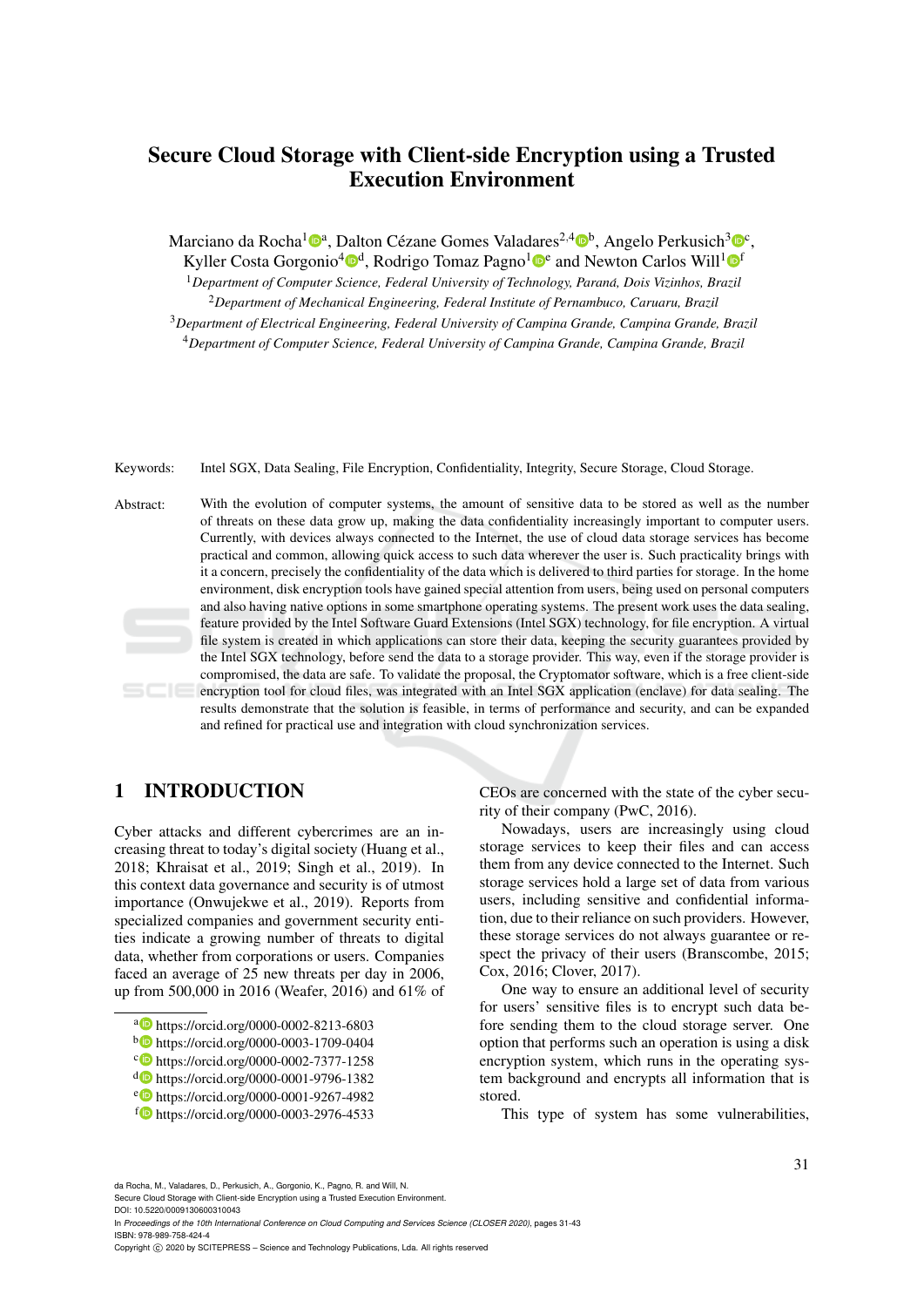which can highlight the risk of attacks and improper access to data. One of these vulnerabilities is the user's password choice, which is often weak and can be discovered using dictionary attacks, default passwords, rainbow tables or even brute force. Another factor is that most of the existing disk encryption systems keep the encryption key in main memory while it is running, allowing other malicious applications to attack and discover the key.

Nowadays the use of reliable trusted hardware technologies, such as Intel Software Guard Extensions (Intel SGX) (INTEL, 2014) and ARM Trust-Zone (Pinto and Santos, 2019), has grown. An Intel SGX application creates an isolated protected region of memory, which is called enclave, where data are securely processed. Among the various features provided by the SGX technology, there is the sealing of an enclave data in secondary memory. This process uses a unique key as a basis for the encryption, which is generated by combining a developer key and a processor key, and is not stored in memory: it is generated again to each request, guaranteeing that the data will be decrypted only by the enclave that sealed them, in the platform in which they were sealed (Anati et al., 2013). Another feature provided by Intel SGX technology is the encryption of data in a region of primary memory with a random key that is generated with each power cycle. This key is known only by the processor and never goes beyond its limits (INTEL, 2016).

According to the previous discussion, we established the following two research questions to guide our research:

- 1. How to improve the security of traditional disk encryption tools?
- 2. How to decrease the user's need to trust the cloud service provider?

In this paper, we propose the use of Intel SGX features to perform data sealing and processing in a more secure way, since these operations are performed only inside an enclave, which is supposed to be protected even against adversaries with high privileges inside the operating system. We implemented, as a proof of concept, an application using the Cryptomator, an open source client-side encryption tool used for cloud files protection. The Cryptomator was modified, integrated with an Intel SGX application, in order to use its data sealing feature, which is performed only inside an enclave. With this, the data encryption/decryption processes are performed in a more secure way, extending this security also for the keys, since they are also handled inside the enclave.

The main contributions of this work are listed below:

- The proposal to improve the security of disk/file encryption process using Intel SGX;
- The implementation of such proposal considering an Intel SGX application integrated with the Cryptomator tool;
- The performance evaluation of our proposal implemented, considering six different hardware combinations.

The remainder of this paper is organized as follows: Section 2 provides background information about the cloud storage and disk encryption techniques, as well the Intel Software Guard Extensions technology; Section 3 presents previous research closely related to our proposal, in the field of cloud storage security and the use of Intel SGX in file encryption; Section 4 describes the solution proposed by this paper; in order to validate the proposed approach, three prototypes are presented in Section 5 as a proof of concept; Section 6 presents the performance evaluation of the prototype on six different hardware combinations; the threat model as well the security evaluation of the Intel SGX technology and the proposal solution are presented in Section 7; the limitations of our solution are described in Section 8 and, finally, Section 9 concludes the paper and presents the future works.

# 2 BACKGROUND

This Section presents a brief description of important concepts used in this work, such as cloud storage, disk encryption and the Intel Software Guard Extensions.

TIONS

### 2.1 Cloud Storage

Nowadays, more users are using cloud storage services, either explicitly to keep their personal files, or implicit through applications that make use of such background services to maintain backups or history of user data. The benefits inherent in cloud data storage are virtually unlimited storage, version history for each file, and access to data at any time from any device connected to the Internet.

But there is always a concern regarding the security of data stored in the cloud, especially as the number of constant cyber attacks intensifies. One of the most promising defenses for the cloud is encryption, which offers robust protection in both data storage and transit. Encryption is available in two main security configurations: client- and server-side.

With server-side encryption, the cloud storage provider manages encryption keys along with their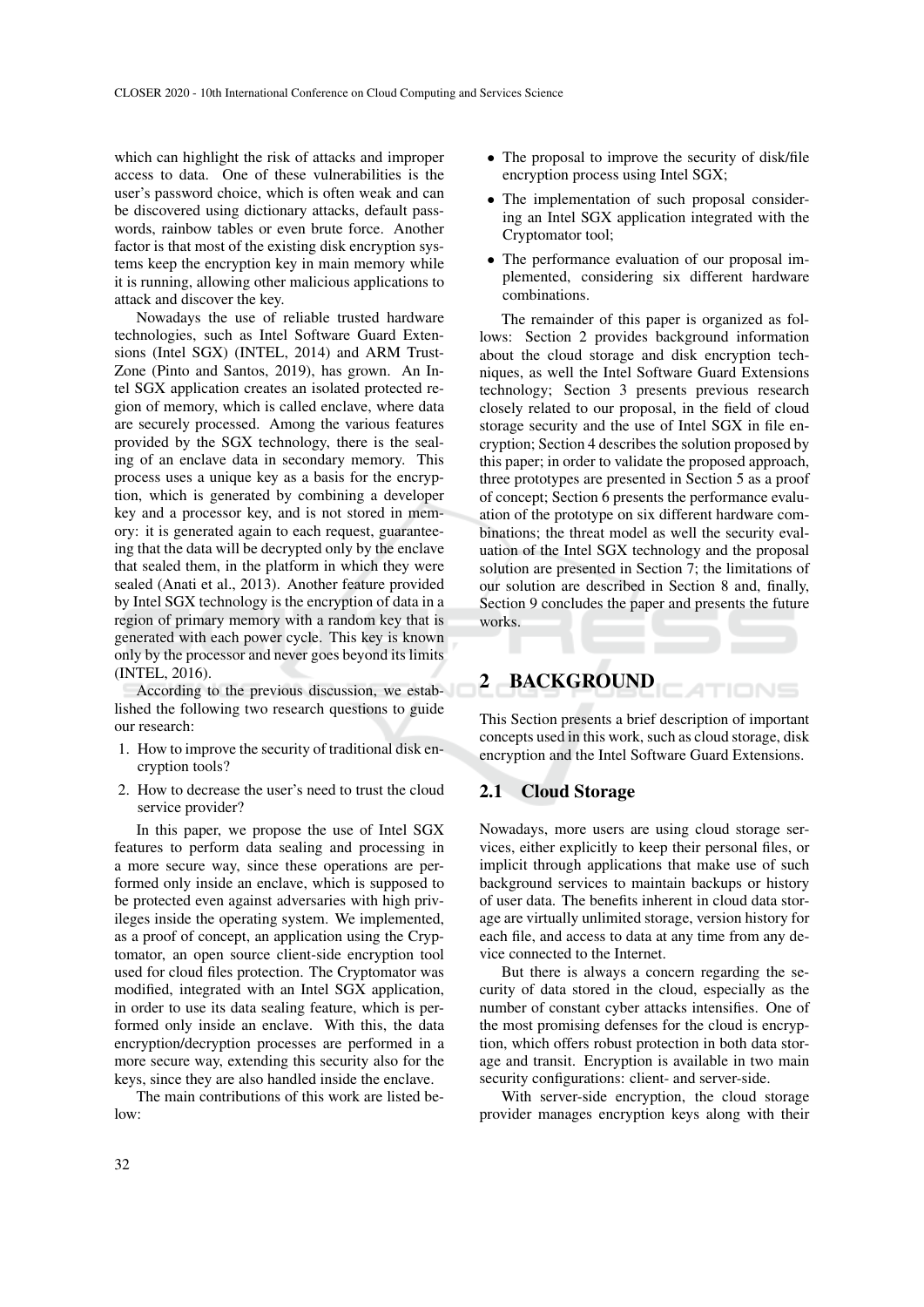data, and many cloud storage providers use this method. This limits the complexity of the environment while maintaining the isolation of your data, but there are several risks of keeping the encryption key and data encrypted by it in the same place. In addition, the cloud provider itself can access keys and hence data in plain text.

In client-side encryption, the user is responsible for keeping their keys, accessed with a password, which is a user-centric approach to keep control of the data. This configuration limits the risk of external access to sensitive information, by unauthorized entities, since encryption is ideal for confidential data. Most client-side encryption methods involve encrypting data for storage in a cloud service that does not support natively.

The user can determine which data to encrypt and which data to store in the cloud in plain text. The user can encrypt only certain files, or create an entire encrypted file container or storage folder. This can be done even when using server-side encryption services, adding an extra layer of security to extremely sensitive data.

#### 2.2 Disk Encryption

Many people and companies have sensitive information stored on the most diverse types of devices. In this context, Full Disk Encryption (FDE) has emerged as a solution to ensure the security of these information in cases of theft or loss of devices that store them, since mechanisms such as passwords and biometric blocking do not prevent the storage media from being accessed when installed on another machines. FDE is an effective method of protecting data from unauthorized access, because it consists of encrypting entire volumes/partitions or disks, ensuring that information can not be accessed without the mechanism and key used for encryption. Existing mechanisms can be classified into firmware-level encryption (hardware-based solutions) and kernel-level encryption (software-based solutions).

Hardware-based FDE engines are called Self-Encrypting Drives (SEDs), in which encryption is performed by the disk controller and the encryption keys are not present in the CPU neither in the main memory of the computer. In addition, the MBR (Master Boot Record) is also encrypted, preventing manipulation attacks. This type of FDE is present in some specific storage media models, such as Intel SSD 320 and 520 drives, and requires a previous boot environment with a screen available for entering the access password. According to (Meijer and van Gastel, 2019), some Solid State Drive (SSD) models have failures in the encryption process, allowing the stored data to be extracted from the drive without knowing the key used to perform the encryption.

Software-based FDE engines are applications run at the kernel level by the CPU, in which data and used keys are stored in the main memory. This type of FDE consists of intercepting all operating system (OS) requests and encrypting the data before storage, or fetching encrypted data on storage media and returning OS-readable information. Software-based FDE do not encrypt the MBR, which allows manipulative attacks on it. This kind of solution has been on the market since the 2000s, beginning with the launch of *Cryptoloop* (Hölzer, 2004) for Linux, which was the predecessor of *Dm-Crypt* (Broz, 2015), released in 2003.

Linux based operating systems commonly implement the LUKS (Linux Unified Key Setup) diskencryption specification. LUKS is a platformindependent standard on-disk format based on a two level key hierarchy, protecting the master key using PBKDF2 (Network Working Group, 2000) as key derivation function, with an anti-forensic splitter (AFsplitter) to solve the problem of data remanence, that inflates and splits the master key before storing it on disk (Fruhwirth, 2011; Bossi and Visconti, 2015).

In addition to these, other disk encryption systems are also widely used by end users, such as Cryptomator, that uses a virtual file system to create a file container, where the encrypted data are stored (Cryptomator, 2019).

## 2.3 Intel SGX

Intel SGX technology compiles a set of instructions and mechanisms for creating and accessing a protected region of memory, ensuring the confidentiality and integrity of sensitive application data. The first version of SGX was added to Intel Core processors from the 6th generation (Skylake) and allows an application to start a protected container, called *enclave*. In this context, two significant features have been added in Intel's x86 architecture: a change in the enclave memory access and the protection of application address mappings (INTEL, 2014; McKeen et al., 2013).

An enclave is a fixed-size protected area in the application's address space, which allows a portion of the application code to be run confidentially and securely, ensuring that other software can not access these information, even if it has high running privilege or if it is running within other enclaves (INTEL, 2014). Attempts to gain unauthorized access to the contents of an enclave are detected and prevented, or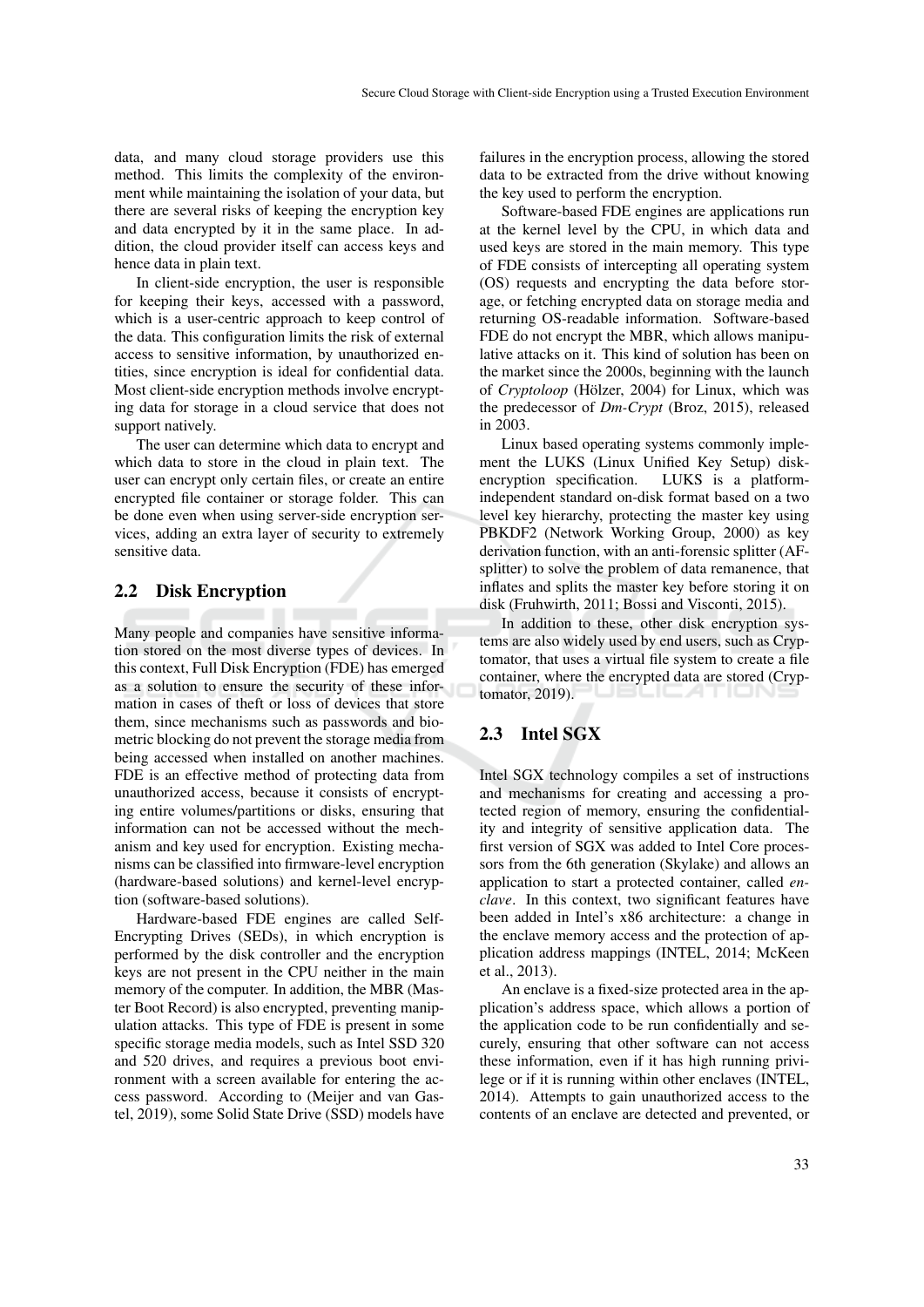the operation is aborted. While the enclave data are being processed between the registers and other internal blocks of the processor, it uses internal access control mechanisms to prevent unauthorized access to these data. When data are transferred to main memory, they are automatically encrypted and stored in a reserved region, called Processor Reserved Memory (PRM).

Memory encryption is done using a 128-bit timeinvariant AES-CTR encryption algorithm and containing protections against replay attacks. The encryption key is stored in internal registers of the processor, not being accessible to external components, and is randomly changed at each hibernation or system restart event. Memory probes or other techniques that attempt to modify or replace these data are also avoided, and the fact of connecting the memory module to another system will only give access to the data in an encrypted form (Aumasson and Merino, 2016; Intel, 2016).

Intel SGX technology ensures the confidentiality and integrity of the data while inside an enclave. In general, when the enclave is destroyed, all information is lost. To preserve these information, SGX technology provides a mechanism that allows the enclave to seal them using a key called *Sealing Key*, so the information can be safely stored on disk. The sealing key is a unique key generated by the CPU for that enclave and on that particular platform, and it is not necessary to store it for unsealing the data. Sealing and unsealing are the operations involved in the data protection process on disk (INTEL, 2016). The AES-GCM algorithm is used for data sealing and the AES-CMAC algorithm is used for key derivation (Aumasson and Merino, 2016).

In order to share information, protected in a running enclave, with other enclaves, the security must be ensured at the destination and also during the transmission process. To this end, Intel SGX technology provides a feature called attestation, which allows an enclave to prove to third parties that it is legitimate, unadulterated and correctly loaded, allowing the creation of a secure channel for communication between them. Intel SGX technology provides mechanisms that enable two forms of attestation: local attestation and remote attestation (INTEL, 2016).

Local attestation is performed when two enclaves on the same device need to securely exchange information with each other. In this case, one enclave must prove its identity and authenticity to the other in order to begin the communication. This form of attestation uses a symmetric key system, with the enclave asking the hardware a credential, which should be forwarded to the other enclave who will verify that the credential

was generated on the same platform. The used key is embedded in the hardware platform, and only known by the enclaves running on that platform.

Remote attestation is performed when enclaves are running on separate devices and need to securely exchange information with each other or when a third party needs to securely send data to an enclave. This form of attestation requires the use of asymmetric encryption, a special Intel-provided enclave called the *Quoting Enclave*, and a CPU-produced credential called *QUOTE*. The QUOTE credential is generated by replacing the Message Authentication Code (MAC) of the reports generated by local enclaves with a signature created using an asymmetric key using the Intel Enhanced Privacy ID (EPID). To ensure the security of the Intel EPID key, only the instantiated Quoting Enclave has access to it (Anati et al., 2013; INTEL, 2016).

## 3 RELATED WORK

This Section contains related works that also consider cloud storage security and privacy, and disk encryption using the Intel SGX technology.

#### 3.1 Cloud Storage Security and Privacy

The security and privacy of files stored in the cloud are a central concern because such data are being delivered to third parties. Several works in the literature present different techniques and mechanisms to guarantee or increase the security of users' files and maintain their confidentiality.

One of the features widely used by cloud storage providers to improve storage utilization is deduplication, which aims to eliminate duplicate copies of repeating data. Deduplication can also optimize the network data traffic by reducing number of bytes that must be sent, but can also be used as a side channel technique by attackers who try to obtain sensitive information of other users' data. In order to mitigate this vulnerability, client-side encryption schemes are proposed that allow data deduplication and audit while prevent leakages (Shin and Kim, 2015; Youn et al., 2018).

Audit operations can also characterize a point of failure, allowing encryption key exposure. To deal with this problem, in (Yu and Wang, 2017), the authors point out that cloud storage auditing scheme with key-exposure resilience has been proposed, but valid authenticators can still be forged later than the key-exposure time period, if the current secret key of the data owner has been obtained. Then, the authors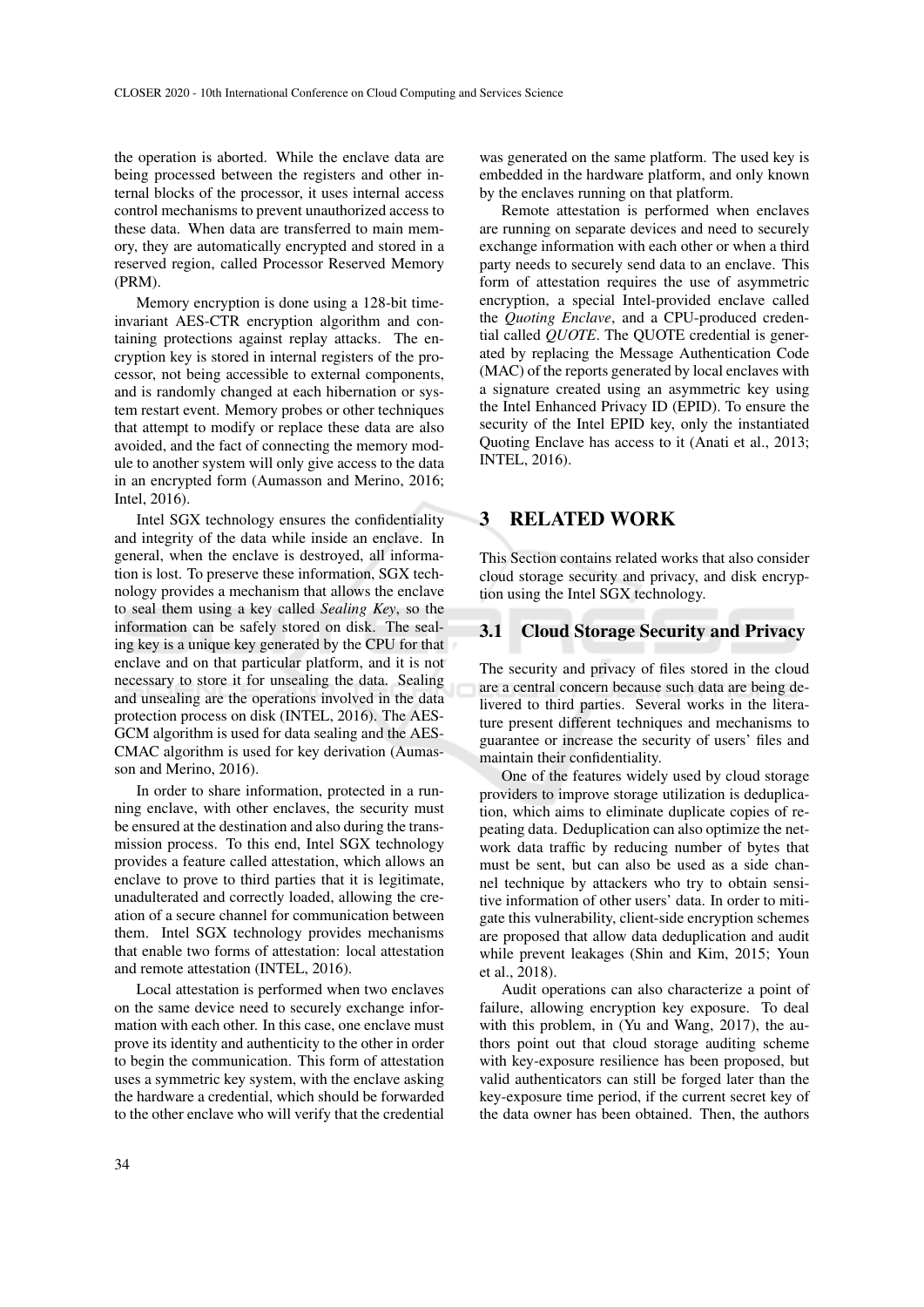propose a new kind of cloud storage auditing and design a concrete scheme where the key exposure in one time period does not affect the security of cloud storage auditing in other time periods.

A relationship between secure cloud storage and secure network coding is also demonstrated by (Chen et al., 2016), what originates a systematic way to construct secure cloud storage protocols based on any secure network coding protocol. The authors also propose a publicly verifiable secure cloud storage protocol that support user anonymity and third-party public auditing.

Also, (Gopinaath and Kiruthika, 2017) presents a server-side encryption approach with federation sharing for cloud storage using a hybrid environment. An approach to split the data and distribute them along different cloud servers is described in (Li et al., 2017), to prevent cloud service operators from directly accessing partial data. The authors also present an alternative approach to determine whether the data packets need a split to shorten the operation time.

Hardware-based security mechanisms are also used to provide security and privacy in cloud storage services. In (Crocker and Querido, 2015), the authors describe a two factor encryption architecture that incorporates the use of a hardware token. A proof of concept was developed with a middleware that can be used with any cloud storage provider that makes use of the OAuth 2.0 protocol for authentication and authorization.

In (Valadares et al., 2018), Trusted Execution Environments (TEEs) are proposed to increase the security and privacy of data storage and processing in cloud/fog-based IoT applications. The authors propose an architecture that applies authentication and authorization for the participants, and cryptography for the generated data. These data must be decrypted and processed only inside a TEE application. A proof of concept using Intel SGX was implemented and evaluated, presenting an acceptable communication latency when compared to an application that did not apply any security mechanism.

#### 3.2 Disk Encryption with Intel SGX

Intel SGX technology has been used in a wide range of applications and in several areas. One of these areas is disk encryption, in which Intel SGX provides an additional layer of security for the storage of sensitive files.

In (Richter et al., 2016) the authors introduce the concept of isolating kernel components from the operating system into enclaves in order to prevent vulnerabilities in certain modules from completely compro-

mising the system. Due to the restrictions of the Intel SGX technology, the enclave can not be executed directly by the kernel, so the authors had to include a daemon running in user mode to communicate with a Loadable Kernel Module (LKM). As proof of concept, the authors created an LKM that registers a new mode inside the kernel encryption API (Application Programming Interface), allowing to carry out the encryption process within an enclave, that can be used for disk encryption.

The proposal presented by (Burihabwa et al., 2018) is to include the data encryption within a file system based on the  $FUSE<sup>1</sup>$  (Filesystem in Userspace), using the Intel SGX technology to ensure that the stored data are secure. File requests made to the operating system through the virtual file system are intercepted by the FUSE library and sent to an enclave, which performs the process of encrypting and decrypting the data using the native data sealing feature provided by the Intel SGX technology.

The paper (Ahmad et al., 2018) focuses on decreasing the chances of success in a side channel attack on a file system based on the Intel SGX technology. It consists of a library that has a file system running within an enclave, and an application running in another enclave making requests to that file system. Communication between the enclave library and the enclave application is performed through a queue of messages sent by encrypted communication channels between the processes.

ATIONS

# 4 CLIENT-SIDE ENCRYPTION USING TEE

.ogs et

This work proposes the inclusion of the data sealing feature, provided by the Intel SGX technology, integrated to a Disk/File Encryption Tool. In order to validate our proposal, we are considering the Cryptomator software. Cryptomator works with file container encryption, providing the user's operating system with a virtual file system where data are read and written elsewhere.

Cryptomator is designed to be used as a client-side file encryption service and can work with any cloud data synchronization software (Horalek and Sobeslav, 2018). In addition, Cryptomator provides the user with a transparent service by encrypting the files individually, allowing the cloud storage service to maintain a file update history. Another feature provided by Cryptomator is directory structure obfuscation (Cryptomator, 2019).

<sup>1</sup>https://github.com/libfuse/libfuse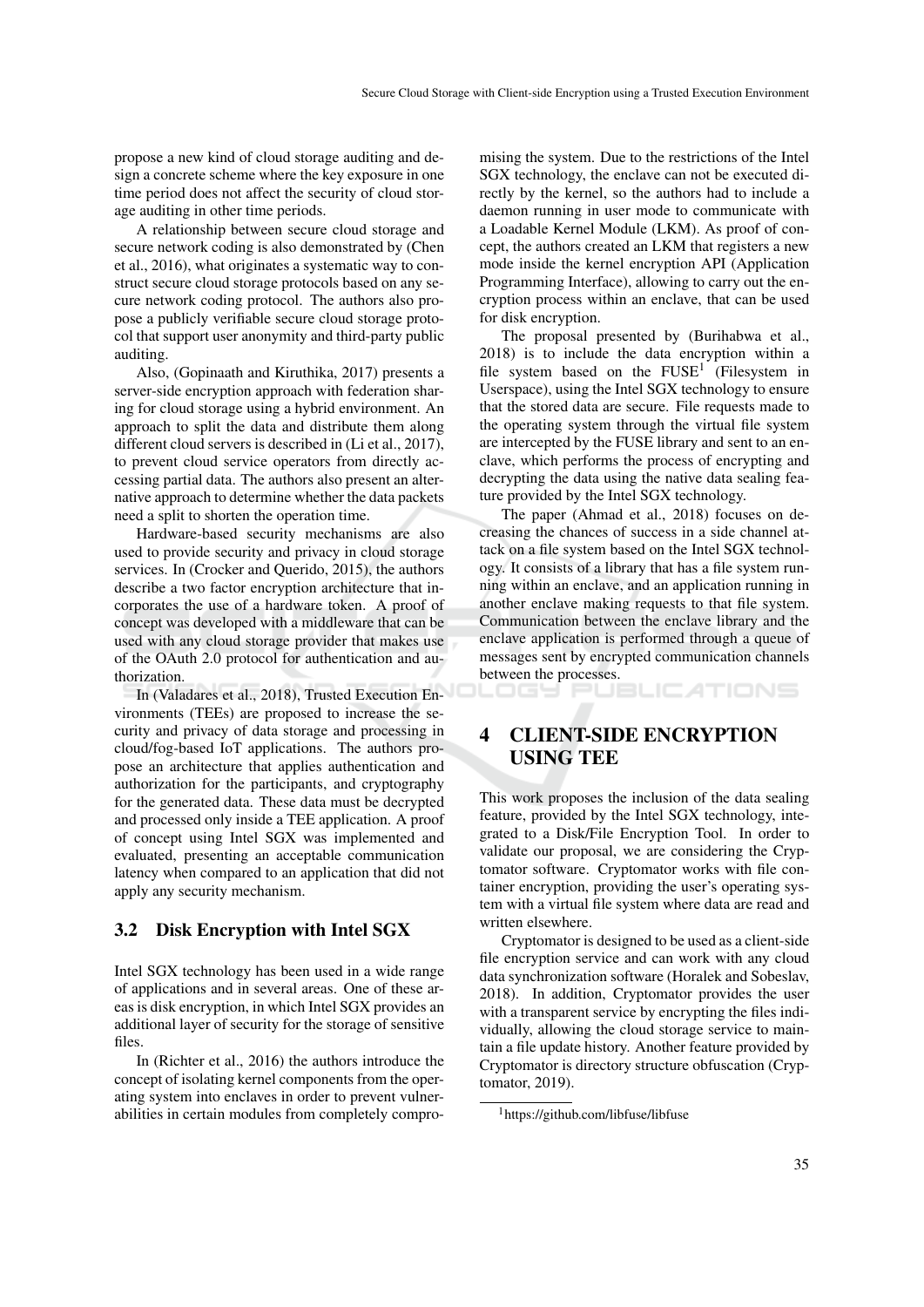The application is divided into three main modules, namely:

- Cryptomator: graphical interface that provides the user with control of the containers;
- CryptoFS: library that implements a virtual file system and is responsible for reading and writing data within the containers, through the operating system, providing the file system with decrypted data and encrypting the received data before storing them on a secondary media;
- CryptoLib: library that provides functions for the encryption and decryption of the files, which are handled by the CryptoFS module.

The process of reading the files provided by the application can be described in 12 steps, as shown in Fig. 1. These steps are explained below:

- 1. The user requests the operating system to open a file;
- 2. The operating system requests FUSE for file data. FUSE allows the userspace applications export a filesystem to the Linux kernel, with functions to mount the file system, unmount it and communicate with kernel;
- 3. FUSE forwards this request to the Cryptomator, using the CryptoFS library;
- 4. Cryptomator requests the operating system to have the file data fetched from the storage device;
- 5. The operating system locates the data;
- 6. These data are loaded into the main memory;
- 7. The operating system provides these data to the Cryptomator;
- 8. The CryptoFS library sends the encrypted data to the CryptoLib library;
- 9. The CryptoLib library decrypts the received data and returns them to CryptoFS library;
- 10. The CryptoFS library sends the decrypted data to FUSE;
- 11. FUSE forwards such data to the operating system;
- 12. Finally, the operating system provides the user with the decrypted file.

The data writing process is similar to the reading process, but with the plain data being sent to the CryptoLib library before, and then they are forwarded to the operating system for recording in the storage device. The files stored in the local device are also synchronized with a cloud storage service, already in encrypted form, and a second layer of encryption can be applied by the cloud storage provider.



Figure 1: Workflow for Reading and Decrypting Stored Data with Cryptomator.

In this sense, we propose to include the data sealing mechanism provided by Intel SGX technology within the CryptoLib library, in parallel with the existing AES encryption, and to change the CryptoFS library to use this modified implementation. The proposed change ensures, through the use of existing AES encryption, that the CryptoLib library can still be used in environments where Intel SGX technology is not available, thereby maintaining project compatibility with changes in the main design.

# 5 PROOF OF CONCEPT

Cryptomator is designed to support multiple encryption modes, without any of them affecting the implementation of the others or requiring changes to the main project to support them. The CryptoLib library is composed of a Java interface (API), which describes all the classes and methods that each encryption mode must implement to be used by the software, and an implementation of the AES encryption based on the described interface, which is called v1 within the library.

Our implementation consists of creating a new mode called sgx, implementing all classes and methods requested by the library interface, and changing the CryptoFS library to use sgx mode instead of v1. It was also necessary to create a C++ library for communication with the SGX enclaves, called SgxLib.

The sgx mode has a Java class with 4 main methods used by all other classes of the mode, namely:

- InitializeEnclave: Handles the initialization of the SGX enclave;
- SgxEncryptBytes: Encrypts an array of bytes;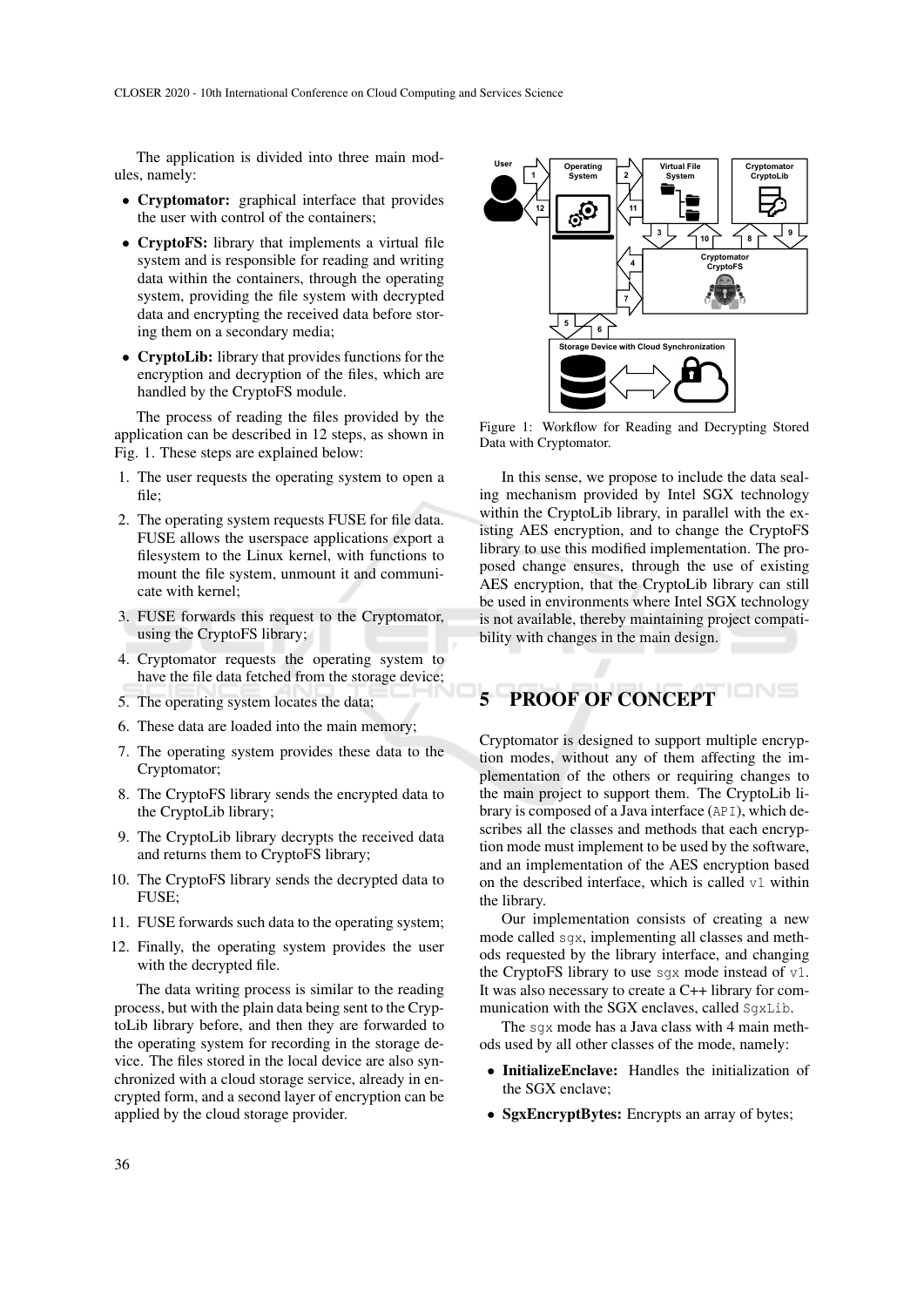- SgxDecryptBytes: Decrypts an array of bytes;
- DestroyEnclave: Destroys the enclave when it is no longer needed.

These 4 methods are only used to invoke the corresponding methods within the SgxLib library. In order to handle the communication between Java methods and the SgxLib library, it was necessary to create a Java Native Interface (JNI), containing the 4 main methods of the Java class. This interface has the purpose of receiving the Java application data, converting them to the C++ language, performing the process implemented by the method and then converting its results and sending them to Java.

Fig. 2 describes the process of sending and receiving data between CryptoFS and CryptoLib libraries, which includes two additional steps for communication between the CryptoLib library and the SGX enclave. The shaded box indicates a trusted execution environment (SGX in this case), where the key is manipulated and the data are encrypted and decrypted. The communication flow is explained below:

- 1. CryptoFS library calls encrypt/decrypt functions in CryptoLib library, which contais AES and SGX modes;
- 2. In SGX mode, CryptoLib library creates an enclave and sends to it each data block to perform the encrypt/decrypt process;
- 3. Encrypt/decrypt blocks are send back to CryptoLib; NCE AND TECHNO
- 4. Encrypt/decrypt data forward to CryptoFS library.



Figure 2: Workflow Performed for Data Encryption and Decryption through the Cryptomator with the Inclusion of Data Sealing Feature Provided by Intel SGX Technology.

## 6 PERFORMANCE EVALUATION

To evaluate the proposal based on the implemented proof of concept, performance tests were carried out comparing four modes of data storage, and are as follows:

- Without Encryption: Data read and write operations on storage media without any type of encryption;
- LUKS: Data read and write operations on storage media using native cryptographic mode in Ubuntu with LUKS (Linux Unified Key Setup);
- Cryptomator: Data read and write operations on the storage media using the original Cryptomator application;
- Cryptomator-SGX: Data read and write operations on the storage media using the implemented solution, which integrates the SGX data sealing with the Cryptomator application.

For each mode described above, four different tests were performed, two for data read operations and two for data write operations. The tests considered the transferring of a single file and also multiple files in sequence. For the task, the DVD ISO image of the CentOS 7 operating system (CentOS, 2019), which has a size of 4.27 GB, was used as the data set for the single file transfer, as well as the files and folders obtained when extracting the same image, using the recursive transfer of directories, were used characterizing the transfer of several files.

The *RSync* (Ubuntu, 2012) tool was used to perform data transfer, using -avhh modes for single file and -rvhh for multiple files (directories as execution parameters). Further details on the parameters used are outlined below:

- -a: Single file copy mode;
- - r: Recursive copy mode of directories, in which all sub-directories and files are copied too;
- -v: Option to print what is running at the command prompt;
- -h: Mode to display a better format to read numbers. This causes large numbers to avoid using larger units, considering a suffix K, M, or G. With this option specified once, these units are K (1000), M (1000 \* 1000) and G (1000 \* 1000 \* 1000); with this option repeated, the units are powers of 1024 instead of 1000.

#### 6.1 Experimental Setup

Tests were run in custom PC, motherboard with a Z390 chipset, 16 GB 2666 MHz RAM, SGX enabled with 128 MB PRM size, running Ubuntu 16.04.6 LTS, kernel 4.15.0-51-generic. Intel TurboBoost, Speed-Step, and HyperThread extensions were disabled, to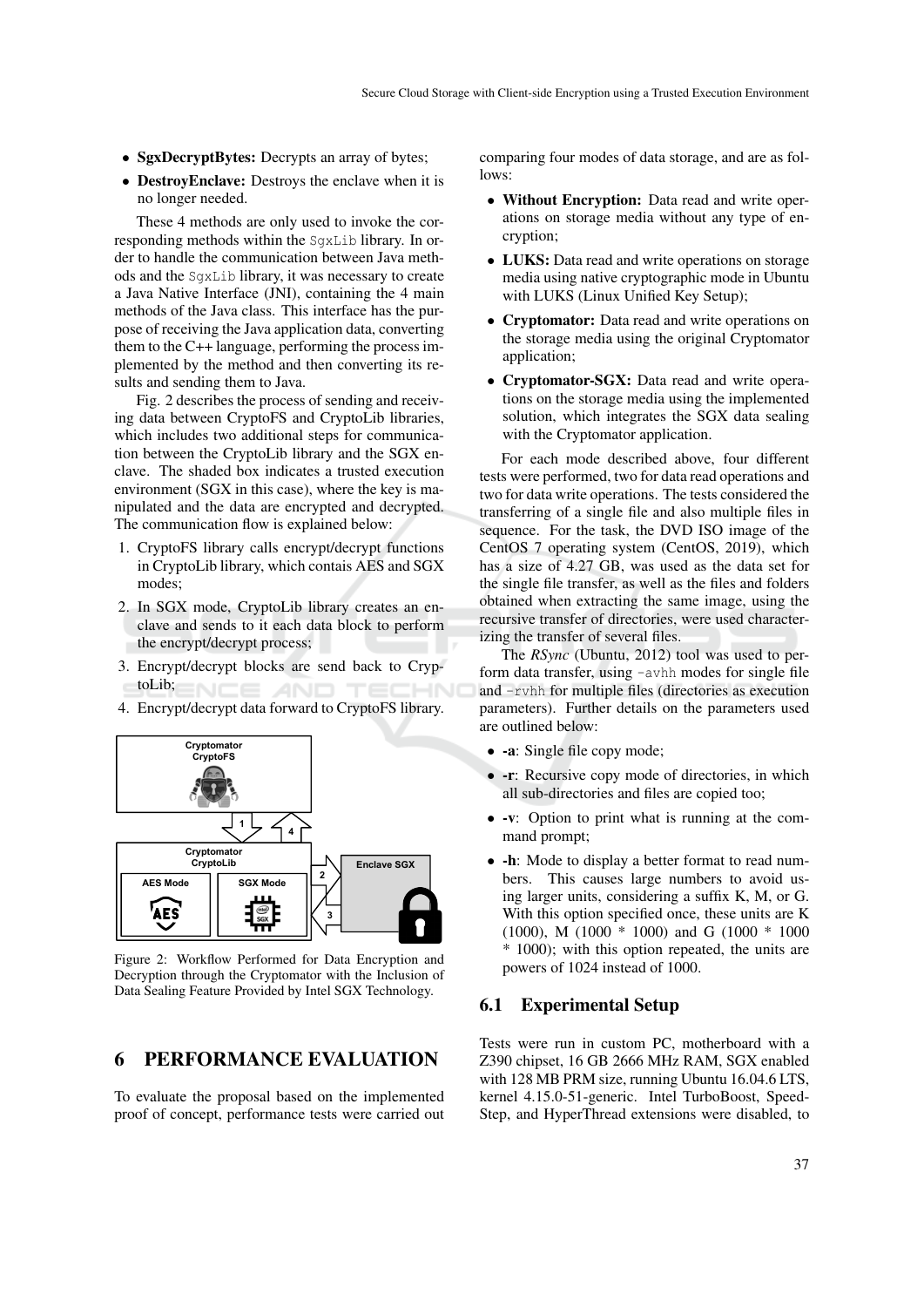get stable results. We used the Intel SGX SDK 1.7 for Linux and set the stack size at 4 KB and the heap size at 1 MB.

In order to measure the CPU contribution to the performance impact of the encryption task, two distinct CPUs were used:

- CPU 1: Dual-core 3.8 GHz Intel Pentium G5500;
- CPU 2: Octa-core 3.6 GHz Intel i7 9700K.

We also used three distinct storage devices to perform the tests, each one containing different characteristics regarding performance for data reading and writing:

- Device 1: HDD Samsung ST1000LM024, 1 TB storage size, 5400 RPM spin speed, 145 MB/s maximum data transfer rate, 8 MB buffer DRAM size;
- Device 2: SSD SanDisk PLUS, 240 GB storage size, 530 MB/s sequencial read, 440 MB/s sequencial write;
- Device 3: SSD NVMe M.2 Samsung 970 EVO Plus, 250 GB storage size, 3500 MB/s sequencial read, 2300 MB/s sequencial write.

In all devices, an Ext4 file system partition was used. Since one of the storage devices has high performance (SSD M.2), and the highest performance in a data transfer between two devices is defined by the medium with lower performance, a *RAMDisk* was used to perform the recording tests, as data source and target for the read tests. This way, there was no speed limitation by the source or destination of the data.

Each test was performed 10 times, aiming to obtain the average transfer rate in each scenario considered. Another set of tests was also performed to analyse the reading performance of data previously stored in each of the devices. The single file reading and a set of different files were tested.

#### 6.2 Results and Discussion

The results obtained in the single file read, on the three storage devices using the Intel Pentium G5500 CPU, can be seen in Fig. 3. The performance of Cryptomator-SGX solution is higher than its original implementation, with the exception of the hard disk, where the throughput was slightly below that observed in the unmodified Cryptomator implementation, but still very close to that. It is also observed that, in this scenario, the proposed solution obtained transfer rates very close to or even above those presented by LUKS, except in storage device M.2. • CPU i: Dual-core 3.8 GHz Intel Pentium G5500;<br>
• CPU 2: Octa-core 3.6 GHz Intel if profine.<br>
We also used three distinct storage devices to per-<br>
frem the teest, echo non containing different characteristics regarding p

Similarly, the results obtained using the Intel Core i7 9700K CPU, for the three storage devices consid-



Figure 3: Transfer Rate Reading a Single File with Intel Pentium G5500 CPU.

this scenario, the Cryptomator application achieved throughput rates close to or higher than LUKS, with the Cryptomator-SGX solution achieving better performance than both in the three storage devices tested.



Figure 4: Transfer Rate Reading a Single File with Intel Core I7 9700K CPU.

When considering the reading of multiple and different files, using the Intel Pentium G5500 CPU, the good performance of the proposed solution is also noted, except in the use of the SSD storage device, in which a drop of about 15% in the transfer rate was obtained, as shown in Fig. 5.



Figure 5: Transfer Rate Reading Multiple Files with Intel Pentium G5500 CPU.

Using the Intel Core i7 9700K CPU, the Cryptomator-SGX solution outperforms the original application on all three storage devices tested, when reading multiple files, as showed in Fig. 6.

In order to evaluate the Cryptomator-SGX performance on writing operations, we repeat the previous tests, but reading data from RAMDisk and writing in the storage device. The first analysis performed concerns the single file recording using the Intel Pentium G5500 CPU, with results presented in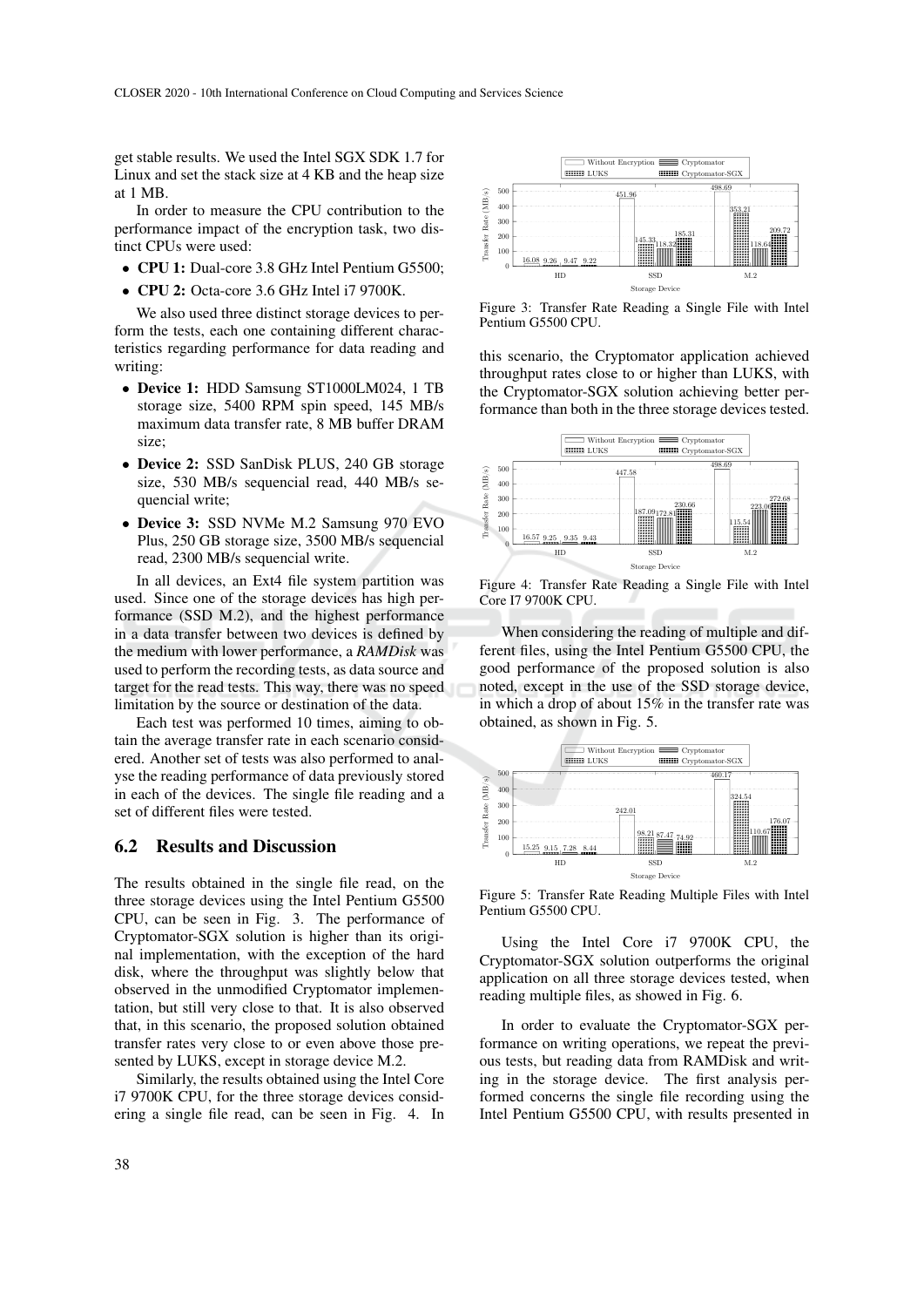

Figure 6: Transfer Rate Reading Multiple Files with Intel Core I7 9700K CPU.

Fig. 7. Analyzing these results, we can note that the transfer modes using the multi-threaded capability achieved higher transfer rates, relative to Cryptomator and Cryptomator-SGX, which are limited to using only one thread.



Figure 7: Transfer Rate Writing a Single File with Intel Pentium G5500 CPU.

Besides, there is a better performance of the Cryptomator-SGX solution over the original implementation of Cryptomator, as the first uses the native cryptographic functions of the processor as well the execution within the enclave is from native code, written in C++, and optimized by the compiler. Although the data transfer operations through the JNI interface, for the communication with the enclave, and the context changes, generated by the enclave entry and exit, have a considerable computational cost, these two overheads are totally suppressed by the gain obtained in the data sealing operation. Fig. 2. The state of the complete in CH-1, and optimized by the complete expectation of Cryptomator-SGX, which are limited to using the manner are considered in the time of the manner are considered in the manner of the ma

Fig. 8 presents the results obtained with the Intel Core i7 9700K CPU in the same scenario: single file writing. As can be seen, Cryptomator and Cryptomator-SGX perform significantly lower than the other two modes, because they do not utilize the multiprocessing features available on the CPU.

The second data recording analysis considers several files of different sizes, trying to identify the impact caused by the file system when performing operations to construct the references to such files. For this scenario, the files contained in the previously presented ISO image were extracted, and all contents were copied, as already mentioned. The results for the Intel Pentium G5500 CPU are shown in Fig. 9.



Figure 8: Transfer Rate Writing a Single File with Intel Core I7 9700K CPU.



Figure 9: Transfer Rate Writing Multiple Files with Intel Pentium G5500 CPU.

a substantial performance overhead when using the M.2 storage device, the transfer rates achieved were close to 80% when compared directly to the original Cryptomator implementation.

Fig. 10 presents the results obtained using the Intel Core i7 9700K CPU for multiple files writing. In this scenario there is a considerable decrease in performance, both in the original implementation of Cryptomator and in the proposed Cryptomator-SGX, due to the single-thread programming model used by Cryptomator. Nevertheless, the results obtained with the use of Cryptomator-SGX show little difference compared to unmodified Cryptomator.



Figure 10: Transfer Rate Writing Multiple Files with Intel Core I7 9700K CPU.

## 7 SECURITY EVALUATION

Another point that users consider when choosing an application for data encryption is the security it provides and its vulnerabilities. This section is intended to present the threat model, the security analysis of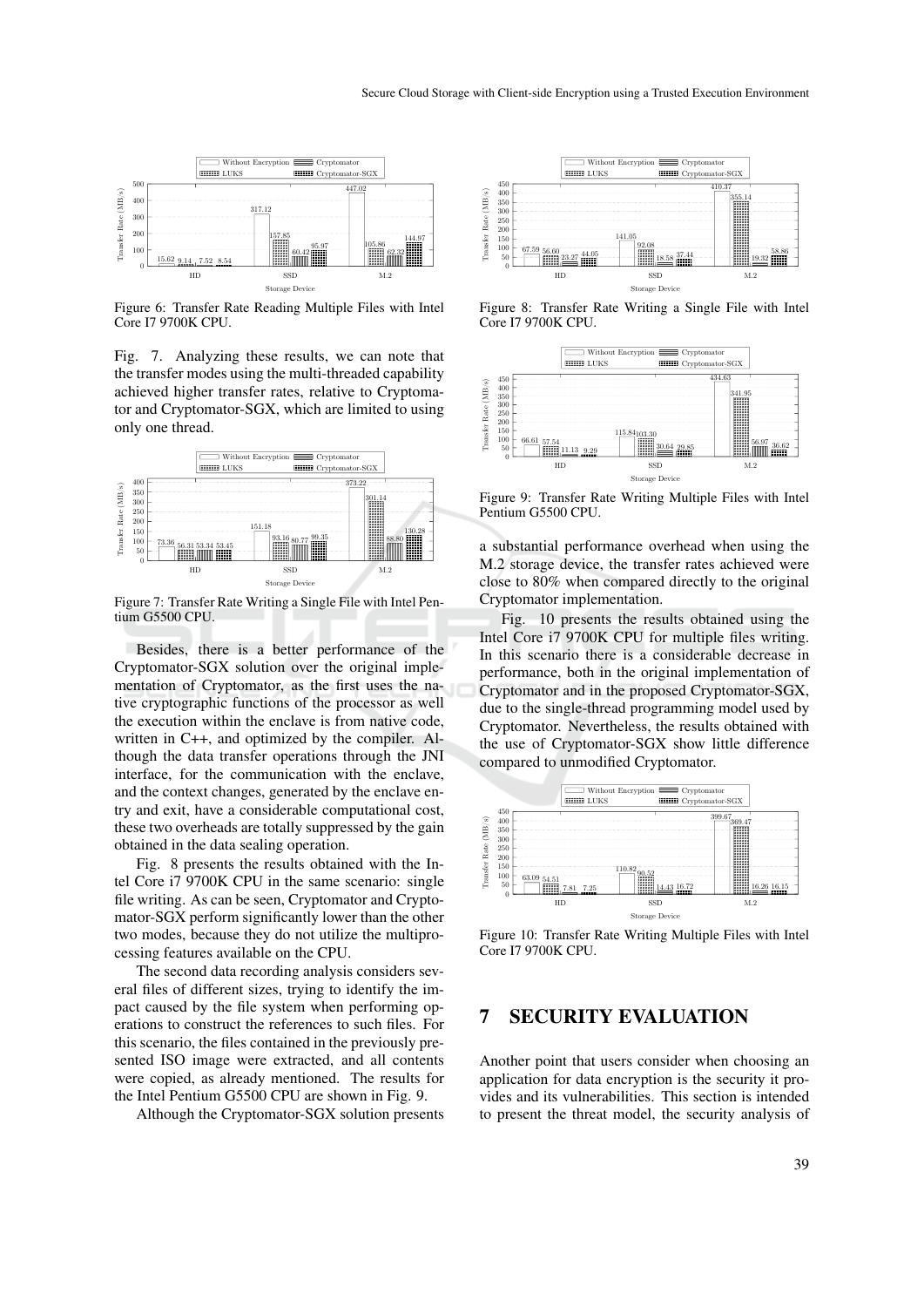Intel SGX technology and the security analysis of the implemented solution.

### 7.1 Threat Model

In the threat model we consider that the adversary aims to access confidential information stored on the user's computer hard disk or cloud storage service, and that he/she has physical access to these platforms for such task. The attacker can even remove the hard disk from user's computer and install it on another machine with greater computing power, in order to apply techniques to find out the password used in key generation, or even the encryption key itself. In addition, it is assumed that the attacker has installed some malicious software on the user's computer in order to obtain the encryption key through a memory dumping, or to obtain the password used to open the container by capturing the data entered into the keyboard through a keylogger.

It is considered that Intel SGX technology works properly and according to its specifications, and that the proposed solution development environment is reliable.

## 7.2 Intel SGX Technology Security Evaluation

To build a system that is considered secure, the Trusted Computing Base (TCB) should be kept as small as possible in order to reduce the chances of success in an attack. In Intel SGX technology, the TCB is composed of the CPU and its internal elements, such as hardware logic, microcode, registers and cache memory, and some software elements used in remote attestation, such as *quoting enclave*.

In the implemented solution, the responsibility of the data encryption was delegated entirely to the enclave. Thus, all warranties provided by the Intel SGX technology are in use during data encryption. Some of these guarantees are:

- The cryptographic key never goes outside the processor boundaries;
- The memory in which it is running, PRM, is encrypted and has mechanisms against direct memory attacks;
- Protection against external enclave attacks, even if these attacks come from components with high execution privilege, such as BIOS or hypervisor, as specified in Section 2.3.

However, even though the Intel SGX technology have multiple data protection mechanisms, there are

some forms of attacks that it is susceptible to. Intel documentation lists technology limitations, specifying that SGX is unable to prevent side-channel attacks, exploiting cache and data access patterns, or physical attacks against the CPU such as fault injection or reprogramming of machine code functionalities (Brasser et al., 2017; Wang et al., 2017; Chen et al., 2018).

The Intel SGX technology is also susceptible to the speculative execution attack, called *Spectre* (Kocher et al., 2019). The exploitation of Spectre vulnerabilities to infer secrets contained in an enclave is demonstrated by (Chen et al., 2019), where the authors show that an enclave's code execution prediction could be influenced by applications outside the enclave, which could temporarily change enclave control flow to execute instructions that lead to observable cache state changes, and, thus, an adversary can use to learn secrets from the enclave memory or its registers.

One of these problems was addressed by (Ahmad et al., 2018), in which the authors propose a way to reduce the chances of success in a syscall and page fault-based side channel attacks by using an ORAM protocol in conjunction with the Intel SGX. But both side-channel and speculative execution attacks are complex to perform practically.

In addition to the vulnerabilities described by Intel, an SGX enclave may be compromised in cases where the enclave development environment has been compromised, or if the SDK used is not the newest version provided by Intel through its official channel. Enclave security also depends on the developer, since the developer must take precautions when manipulating data within the enclave, thus avoiding problems with data leaks when manipulating pointers or calls outside the enclave.

## 7.3 Cryptomator-SGX Solution Security Evaluation

In order to validate the security of the implementation, the Intel SGX technology was considered as secure, being validated only the change made in the Cryptomator.

When considering that the Intel SGX technology is secure, it is guaranteed that the data can only be decrypted on the platform where it was encrypted, or if the attacker is able to obtain the decryption key through a brute-force attack. In this scenario, we must ensure that only the data owner has access to them on the platform where they were encrypted, so the password used to open the container has been maintained and is used to encrypt the files name.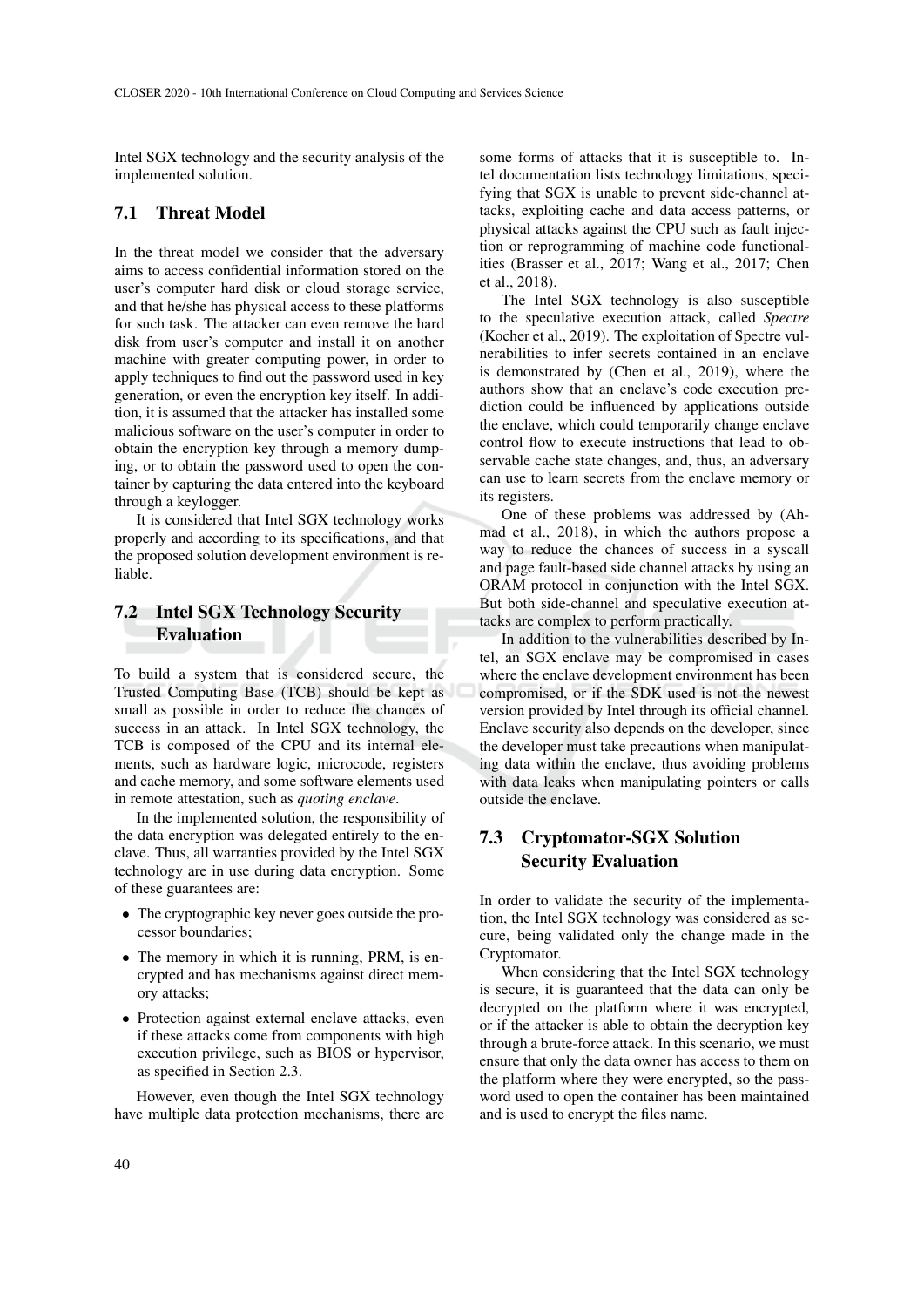In this way, even if an attacker gains physical access to the media and the platform used, he/she will still need the password to access the data. If he/she does not have access to the platform, he/she will need the user's password and also the key used by the enclave to encrypt the data. In a computer memory attack, the key used by the enclave will not be available since it never goes beyond the processor limits. However, with this attack mode, it is possible to obtain the password used by the user to open the container.

This scenario also ensures data confidentiality even if the cloud storage provider is compromised as data sent to it are previously encrypted on the user's local platform. The client-side encryption, allied with the encryption provided by the cloud storage provider, adds an extra layer of security to user data and represents a new obstacle for the attacker to overcome.

Due the Cryptomator software is developed in Java and is separated into three main modules, an attacker can make use of the CryptoLib library and implement its own solution and bypass existing security mechanisms within Cryptomator. Thus, a second security layer is necessary in the CryptoLib, in order to authenticate the request to open the sealed data. This proposal is set out in future work.

# 8 LIMITATIONS OF THE SOLUTION

The solution implemented consists in encrypting only the data of the files that are stored inside the container created through the application. Because of this, some limitations were identified in the application.

Because data sealing adds 560 bytes per encrypted block, since it includes authentication data (AES-GCM), the final file size within the container will always be larger than the original file size. Thus, the deployed solution always use more disk space for the same files over other storage modes. As 32KB size blocks are used, the ratio of file size increase is about 1.7%.

To perform the encryption process for each file, Cryptomator stores a file with encrypted name inside the container, which corresponds to the source file. In this scenario, the implemented solution could not be used to encrypt the name of the files inside the container by an operating system limitation, as Linux systems impose a maximum filename length of 255 characters for most filesystems and sealing the filename would add 560 bytes to it. To circumvent this limitation, the file name encryption was maintained using the existing AES mode, with the key generated from a password chosen by the user. This limitation eventually added an extra layer of protection in the solution by preventing the opening of the container data, on the platform where data were encrypted, without the user's password being informed.

The limitation that has been addressed in Section 6 regarding application performance is due to the fact that it uses only one core for processing. Because of this, only one enclave is used in the process of encryption and decryption of the data, reducing the performance of the system. Another point analyzed was the constant need to convert the data between the Java language and the C++ language through the JNI interface, generating a high cost of processing. Changing the architecture of the solution to make better use of available resources within the system will be the subject of future work. However, the need for conversion between languages can not be removed due to the need to use native code to execute the SGX enclave.

Sealing the data using the sealing key can cause inconvenience, since the data will only be accessible if the application is executed through the processor that was used for sealing them. One way to circumvent this limitation is to create a mechanism within the application for secure data transfer between two platforms on which it is running, allowing remote access and data backup whenever necessary. If the processor used to seal the data is lost in the event of a malfunction or other occurrence, the data cannot be unsealed either, as the sealing key is derived from a unique processor key. This requires mechanisms to securely back up data to be read on another platform or to use another key derivation scheme. Such mechanisms will also be subject of future work.

Using sealing key also makes file sharing difficult through the cloud storage provider. Such a situation can also be circumvented by using remote attestation, or by using another CPU-independent key derivation scheme for file encryption. Finally, the proposed solution, as well as client-side encryption itself, may hinder the application of current data deduplication techniques, being necessary to deploy mechanisms in conjunction with the cloud storage provider, as described in (Yan et al., 2018).

# 9 CONCLUSION AND FUTURE WORK

This work proposed the use of Intel SGX technology for data encryption in an open-source software, to add an extra layer of security to data stored at a cloud storage provider, ensuring data confidentiality even if the storage server leak the data.

From the performance analysis presented in Sec-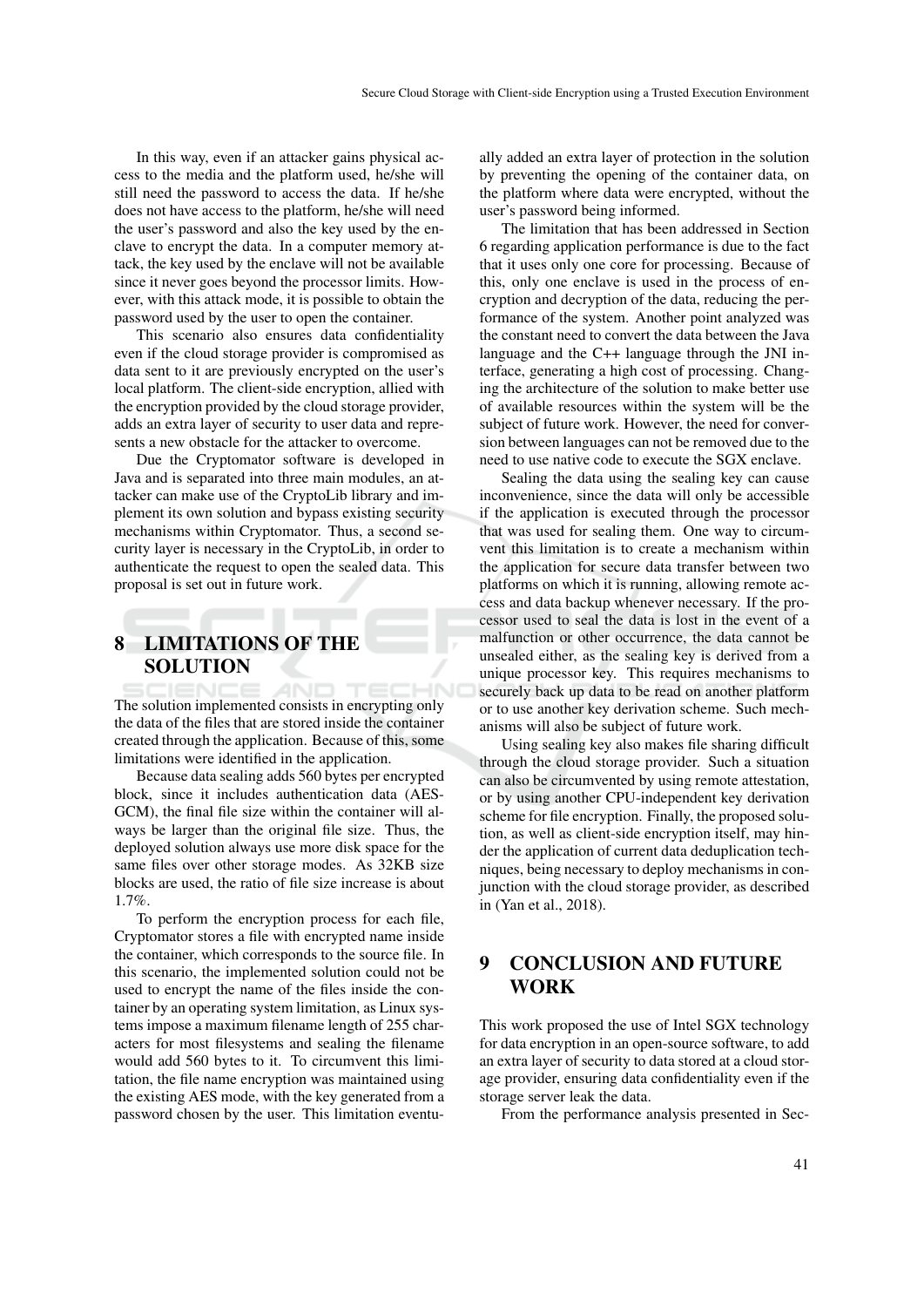tion 6, we have identified that, in most cases, the implemented solution has achieved superior performance compared to the original application for both data read and write. The increase in performance can be attributed to the fact that the encryption process was carried out directly by the processor, while in the original application it was run through the Java Virtual Machine. When comparing the solution with the multithreading solutions, we have identified that the implemented solution and the original application have much lower performance on high performance media, indicating a limitation on the part of the project implementation.

Considering the security guarantees provided by Intel SGX technology, which are described in Section 2.3, the developed solution offers an extra level of security by sealing the data using the sealing key in conjunction with the user's password to open the containers. Thus, in an attack on the encrypted data, the attacker will need to discover the user's password, and also the sealing key or gain physical access to the processor used for sealing.

In order to avoid that a user's password can be obtained in a memory attack, it is necessary to change the software so that the password is stored inside the enclave and does not leave its limits. Just as it was possible to seal user file data using Intel SGX technology, it can also seal configuration data. Such change requires adjustments to the structure of the CryptoFS library and may remove compatibility with the main project, and it will be the subject of future work.

Also, it is possible to use a similar approach to (Richter et al., 2016), encrypting the data within the boundaries of the enclave, but using a derived key from an user password, and manipulating that key only within the enclave. Such approach makes the data decryption independent of the processor that encrypted them. Also, the current solution can be changed to use the remote attestation feature and allow container data transfer between two machines running the application over secure channels.

Finally, better performance can be achieved by using all processing cores available on the platform. Such implementation demands a change in the main structure of the application, which treats the requests coming from the operating system, being necessary to add the use of queues and parallel processing, thus allowing one block to be processed by the enclave while another is read or written to the storage device.

The source code of the presented solution is available at https://github.com/utfpr-gprsc/ cryptomator-sgx.

### REFERENCES

- Ahmad, A., Kim, K., Sarfaraz, M. I., and Lee, B. (2018). Obliviate: A data oblivious file system for Intel SGX. In *Proceedings of the 25th Network and Distributed System Security Symposium*, San Diego, CA, USA. Internet Society.
- Anati, I., Gueron, S., Johnson, S., and Scarlata, V. (2013). Innovative technology for CPU based attestation and sealing. In *Proceedings of the 2nd International Workshop on Hardware and Architectural Support for Security and Privacy*, Tel-Aviv, Israel. ACM.
- Aumasson, J.-P. and Merino, L. (2016). SGX secure enclaves in practice: Security and crypto review. In *Proceedings of the Black Hat*, Las Vegas, NV, USA. Black Hat.
- Bossi, S. and Visconti, A. (2015). What users should know about full disk encryption based on LUKS. In *Proceedings of the 14th International Conference on Cryptology and Network Security*, Marrakesh, Morocco. Springer.
- Branscombe, M. (2015). Has microsoft been looking at user files to find the 75tb onedrive hoarders?
- Brasser, F., Muller, U., Dmitrienko, A., Kostiainen, K., ¨ Capkun, S., and Sadeghi, A.-R. (2017). Software Grand Exposure: SGX cache attacks are practical. In *Proceedings of the 11th USENIX Workshop on Offensive Technologies*, Vancouver, BC, Canada. USENIX.
- Broz, M. (2015). DMCrypt. https://gitlab.com/cryptsetup/cryptsetup/- /wikis/DMCrypt.
- Burihabwa, D., Felber, P., Mercier, H., and Schiavoni, V. (2018). SGX-FS: Hardening a file system in userspace with Intel SGX. In *Proceedings of the 10th IEEE International Conference on Cloud Computing Technology and Science*, Nicosia, Cyprus. IEEE.
- CentOS (2019). CentOS Project. https://www.centos.org/.
- Chen, F., Xiang, T., Yang, Y., and Chow, S. S. (2016). Secure cloud storage meets with secure network coding. *IEEE Transactions on Computers*, 65(6).
- Chen, G., Chen, S., Xiao, Y., Zhang, Y., Lin, Z., and Lai, T. H. (2019). SgxPectre: Stealing Intel secrets from SGX enclaves via speculative execution. In *Proceedings of the 4th IEEE European Symposium on Security and Privacy*, Stockholm, Sweden. IEEE.
- Chen, G., Wang, W., Chen, T., Chen, S., Zhang, Y., Wang, X., Lai, T.-H., and Lin, D. (2018). Racing in hyperspace: Closing hyper-threading side channels on SGX with contrived data races. In *Proceedings of the 39th IEEE Symposium on Security and Privacy*, San Francisco, CA, USA. IEEE.
- Clover, J. (2017). Hackers using icloud's find my iphone feature to remotely lock macs and demand ransom payments.
- Cox, J. (2016). Hackers stole account details for over 60 million dropbox users.
- Crocker, P. and Querido, P. (2015). Two factor encryption in cloud storage providers using hardware tokens. In *Proc. of the Globecom Workshops*, San Diego, CA, USA. IEEE.